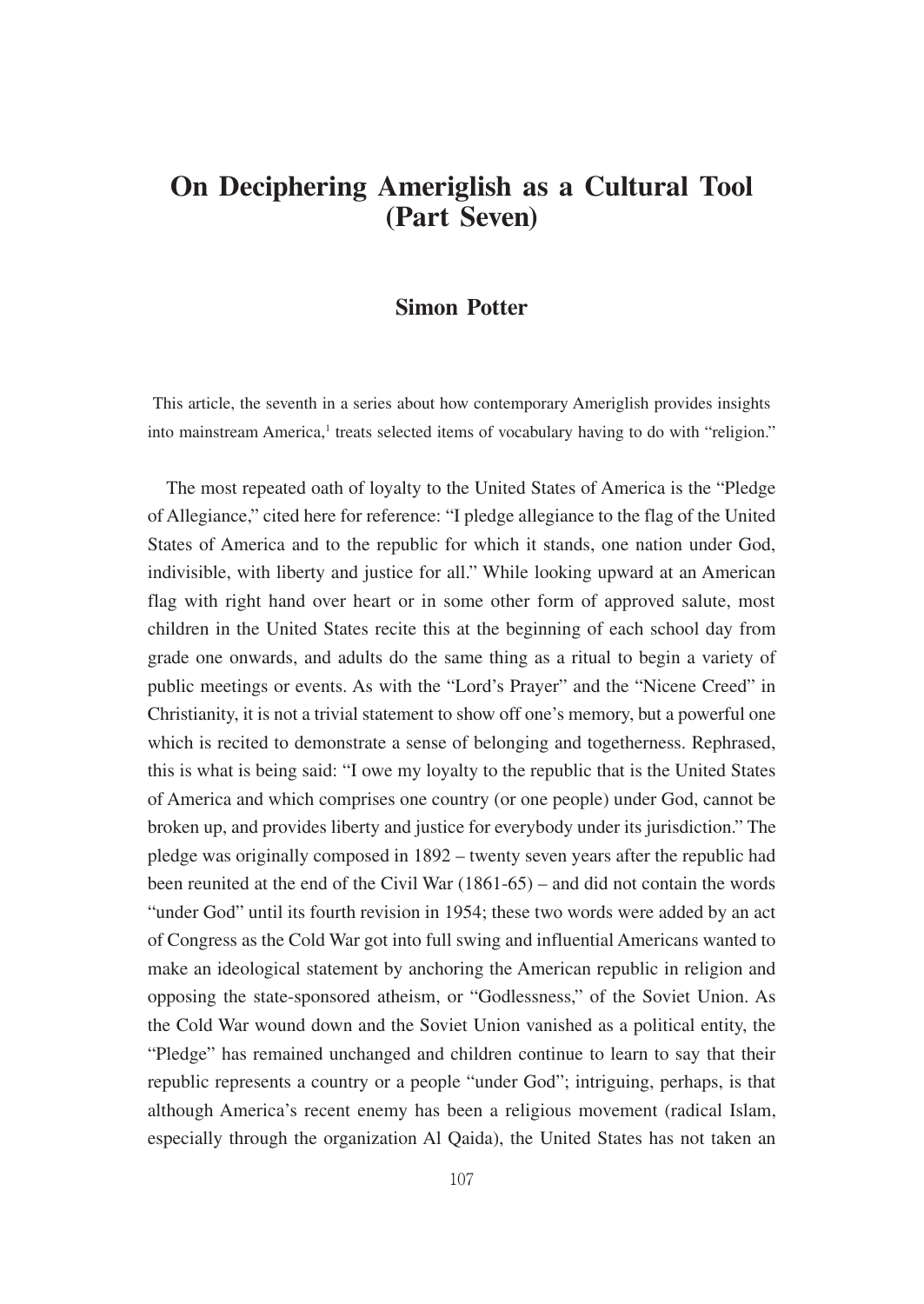antithetical position by using atheism to combat it, but has resorted to "God Bless America" as the most used patriotic song, especially during the naughts when the "War on Terror" gripped the nation and the president at the time could be said to wear religion on his sleeve.

"God" is therefore an important concept in American society, and always has been since its political origins in British settlement along the Atlantic coast of North America, while the same can be said about other European colonies or territories – especially Spanish – which were eventually absorbed into the United States. In that context, "God" was introduced to the territory of what is now the United States – as well as to the rest of the Americas – by European Christians, some of whom were fanatics who did not shy from violence when spreading or enforcing their religion, and the general Christian interpretation is that "God" is supernatural (i.e. outside of or beyond nature) and all-powerful, created the world, and observes everything that people do with a judgmental eye for dispensing justice in the future. Instilling the fear of God has become a very useful device for organizing and controlling people in Europe and the Americas – as has spreading the "word of God" been an excuse for adventurers in pursuit of extending national influence and entrepreneurial possibilities – and although God seems to be playing less of a role in reining in antisocial or questionable behavior in American society than in the past, It (often "He") is far from a spent device. "God" is, for better or worse, a flourishing creature in the American psyche – quite often discussed or debated, referred to in ceremonies and appealed to in various shades of solemnity, and even officially acknowledged on instruments of the national currency as the source of confidence – and a topic which cannot be avoided by anybody who seeks a relatively deep, critical understanding of mainstream American culture and/or wants to live in the United States as a reasonably knowledgeable or socially aware person. This "God" which Americans take a great interest in is at the core of what they and other people in the United States tend to call "religion," the topic of this essay which endeavors to show how important it is for tapping into the American mindset.

To begin, the word "religion" has become difficult to define for serious scholars in the English-speaking world, mainly because the vast knowledge now available about organized faiths and/or belief systems of varying population sizes and influence makes it nearly impossible to come up with a laser-like, precise, yet all-inclusive definition. Here are three attempts to define or explain "religion," taken from books written by Americans which the author of this essay has used in college or university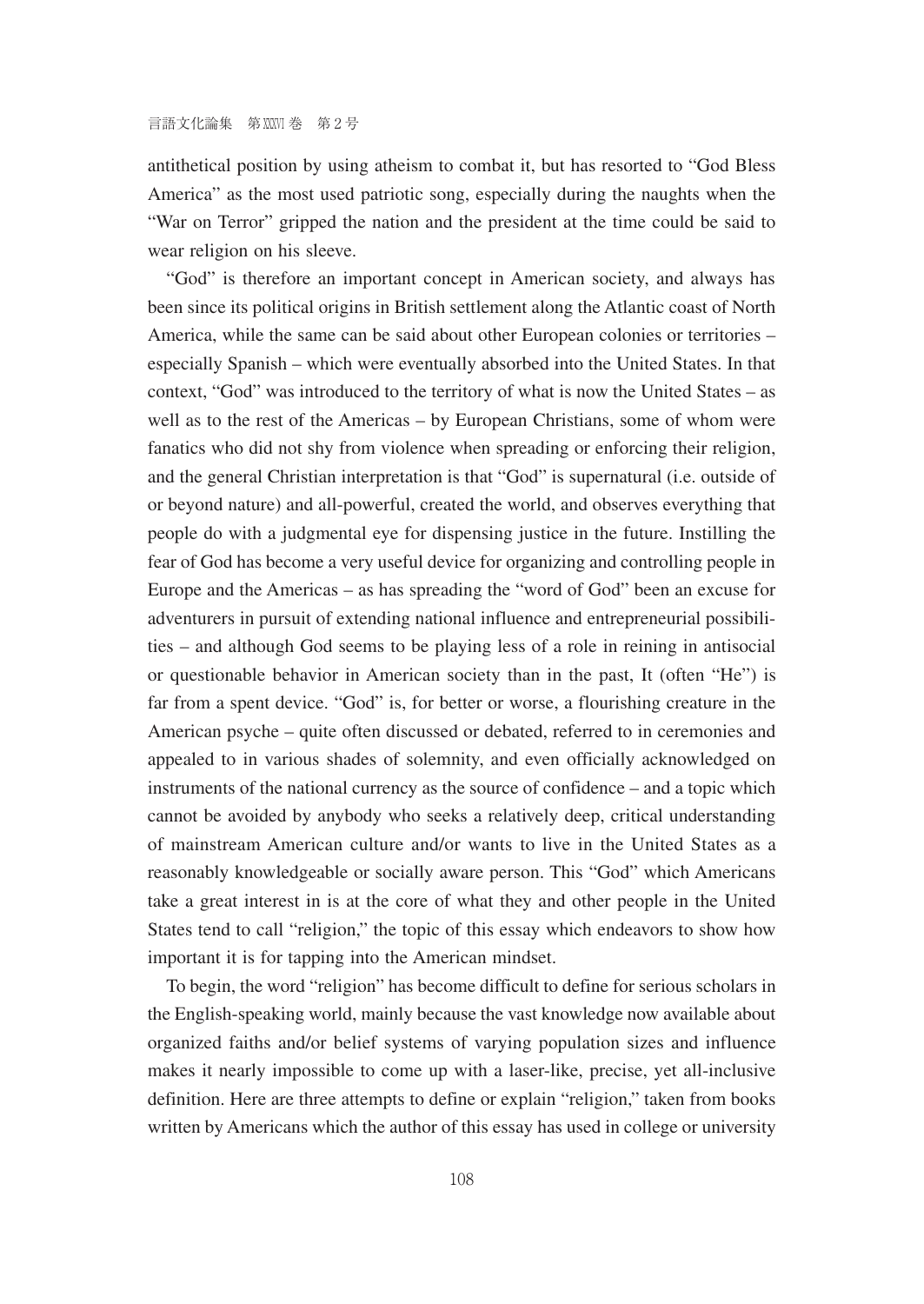courses in the United States and/or Japan:2

If we cannot define religion precisely, we can at least observe some of its overt characteristics. There are, of course, sets of traditions and beliefs relating to a god or gods. There are also a number of rituals for expressing these beliefs. Such rituals may mark important events in people's lives: birth and death, attainment of adulthood, marriage. They are also expressed at regular intervals in a routine manner .... A common ritual is prayer .... Moreover, ritual is likely to involve the religion's literature, if such a literature exists. Most religions are characterized by complex organizational structures. (> de Blij and Murphy, in an introductory textbook for human geography)

As human beings, we define most objects, events, and experiences as profane ..., that which people define as an ordinary element of everyday life. But we also consider some things sacred, that which people set apart as extraordinary, inspiring awe and reverence. Distinguishing the sacred from the profane is the essence of all religious belief. Religion, then, is a social institution involving beliefs and practices based on a conception of the sacred. (> Macionis, in an introductory textbook for sociology)

[I]n its widest sense, [religion is] a way of life woven around a people's ultimate concerns ... [and] in a narrower sense, [religion is] a concern to align humanity with the transcendental ground of its existence .... Each of these six things – authority, ritual, speculation, tradition, grace, and mystery – contributes importantly to religion. (> Smith, in a reader which introduces major religions in the world)

These definitions or explanations need not be parsed or criticized for what they do not include or allude to, but rather they might be appreciated for giving insights into how well-educated Americans have tried to tackle this lexicographical problem.

When compiling information for the "Ameriglish" dictionaries<sup>3</sup> which provide the data for the articles in this series (referenced in note 1), the main idea was to present definitions and/or explanations of items of vocabulary from the perspective of common, not necessarily "well-educated" or "specialist" usage, and the following entry from the *Larger Ameriglish Dictionary* (see note 3) contains four uses of the word "religion" in non-specialist discourse:

[1] any form of Christianity, (occasionally) all of Christianity; (sometimes) any other religion; (once in a while) religion.

Added to these, and separated here from item [1] because its spirit is different, is this:

[2] (for some) the opposite of science or an impediment to science.

Item [2] will be referred to later, when drawing attention to one of the ideological standoffs in the American "culture wars," so some comments are made here to explain item [1] and to justify the order of listing, starting with the last.

That the word "religion" is defined by the same word – and the same word which is not even explained – might seem odd, but one of the objectives of the dictionaries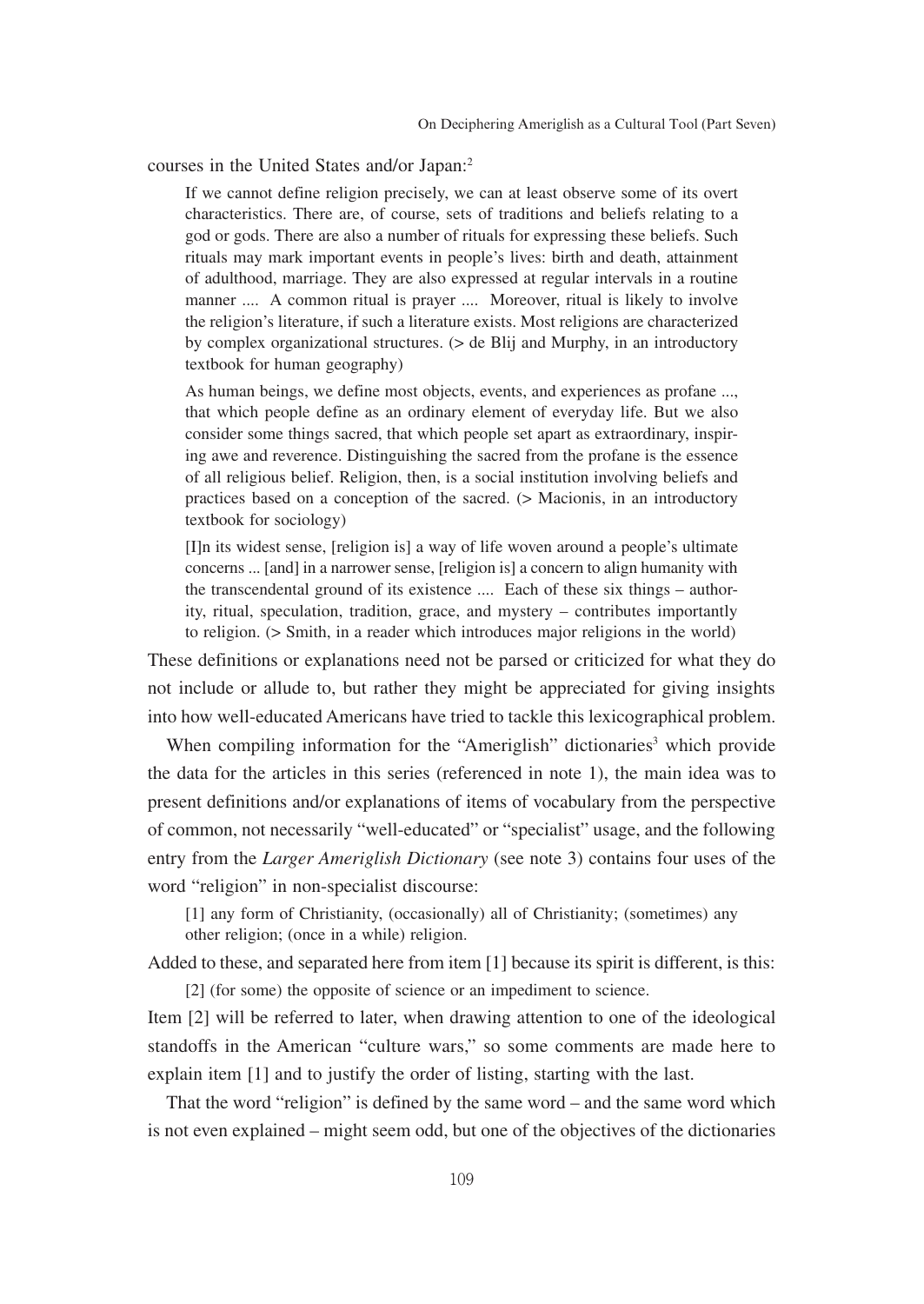was to use humor and cynicism to prompt thinking on the part of the reader. In this case, what is being conveyed is that Americans occasionally do use the word "religion" to denote religion as a whole, but that nobody really knows exactly what "religion" – when all permutations of practices, beliefs, and whatever else are taken into account  $-$  is, as suggested by the citations for note 2 above as well as by these definitions from general dictionaries of American English:<sup>4</sup>

a system of beliefs in a god or philosophy of life[;] any system that [someone] believes in strongly. (> Newbury House)

a belief in a divine or superhuman power or powers to be obeyed and worshiped as the creator(s) and ruler(s) of the universe[;] expression of such a belief in conduct and ritual[;] any specific system of belief and worship, often involving a code of ethics and a philosophy[;] any system of beliefs, practices, ethical values, etc. resembling, suggestive of, or likened to such a system. (> Collins)

a set of beliefs concerning the nature and purpose of the universe, esp[ecially] when considered as the creation of a superhuman agency[;] an institutionalized system of religious beliefs and worship[;] something a person believes in devotedly. (> Random House)

Hence, "religion" can be whatever a speaker or writer wishes it to be, although generally implied is the fact that at least some thing is special enough to be treated as sacred or holy and to be revered or worshiped. The second and third definitions in item [1] refer to religions that have a name or could be named, and well known examples falling under the third would be Judaism, Islam, Hinduism, and Buddhism, while a host of others from all over the world could be added. "All of Christianity," the second definition, is included because – like Islam, for example – it does get recognized as a named religion, but it is listed second in item [1] on the grounds that rather than "Christianity," Americans have typically expected a question such as "what is your religion?" to be answered with the name of a branch, denomination, or offshoot of Christianity, as if the likes of the Catholic, Baptist, Lutheran, Methodist, and Jehovah's Witnesses subgroups form religions in and of themselves. Such replies, of course, can be accredited to the fact that within a population that mainly has belonged to or has had strong cultural links to Christianity, an answer which signifies a type of Christianity is more meaningful than a simple "Christianity," hence no more need be said about this. Still, Christianity has historically been the most important conventional religion in the United States and, despite the diversification of the immigrant population in the last twenty-plus years, it remains so today. The *Larger Ameriglish Dictionary*, therefore, contains a substantial number of entries about Christianity, and the following discussion built around items [3] to [31], all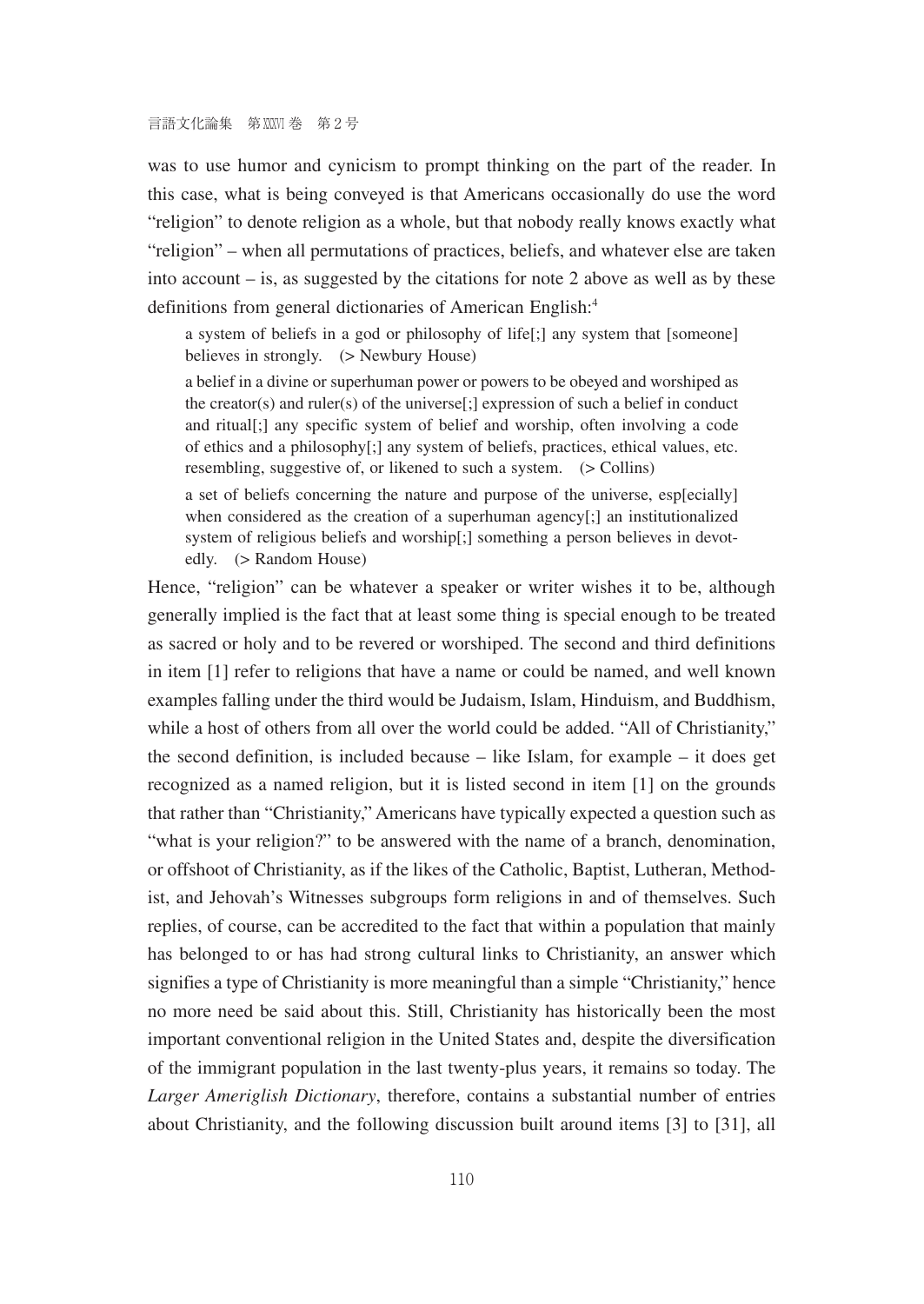from that publication, draws attention to terminology related to Christianity which has an impact on general life in America.

First, here is how that dictionary explains "Christianity":

[3] a monotheistic religion which is based on the teachings of the Christ Jesus and some of his earlier followers as well as on the mythology and some of the rules and the history of the Jewish people before the life of Jesus.

It also notes that Christianity "is the de facto but not official national religion of the United States," which acknowledges its popularity and ubiquitous symbolism despite the lack of formal governmental sanction because of a constitutional prohibition. For Christianity to exist, there need to be people who have or claim to have an attachment to the religion, and such a person is called a "Christian," which in American discourse can be used for any of the following:

[4] somebody who goes to church; a follower of those who talk about Jesus; a follower of the teachings of the Christ Jesus.

That a person could be all three at the same time is not the issue here, but it is important to note that there is social legitimacy to the ordering. Since "Christian" can often be associated with "a good person" or somebody making an effort to be one, there are many people in America who try to cultivate such an image by making, of varying frequencies and in varying shades of seriousness, public appearances at a "church," a "house of God" or sacred structure which is

[5] a place where Christians go to meet other Christians and to engage in various practices which are associated with at least one form of Christianity.

Going to a church does not on its own demonstrate an inner or deep commitment to Christianity, but it is at least a good social ploy which can be useful not only for image-making but also for making friends, cultivating professional and business contacts, participating in club-like activities, and even scouting for dating or marital partners. Socialization with Christians can of course intensify personal bonds and lead to deepening ideological commitment, hence the second entry in item  $[4]$  – a follower of those who talk about Jesus – which probably describes a good majority of Christians in the United States. Those "who talk about Jesus" might include people with no specialized training, yet come across as reasonably knowledgeable or dedicated peers or (more so than younger people) elders, but the more influential group comprises people who have trained for a priesthood or have received special training – notably at a seminary – to run a church and to provide for the spiritual needs of a certain set of Christians. The third entry in item [4] above, though, refers to somebody who goes straight to the source which separates Christianity from its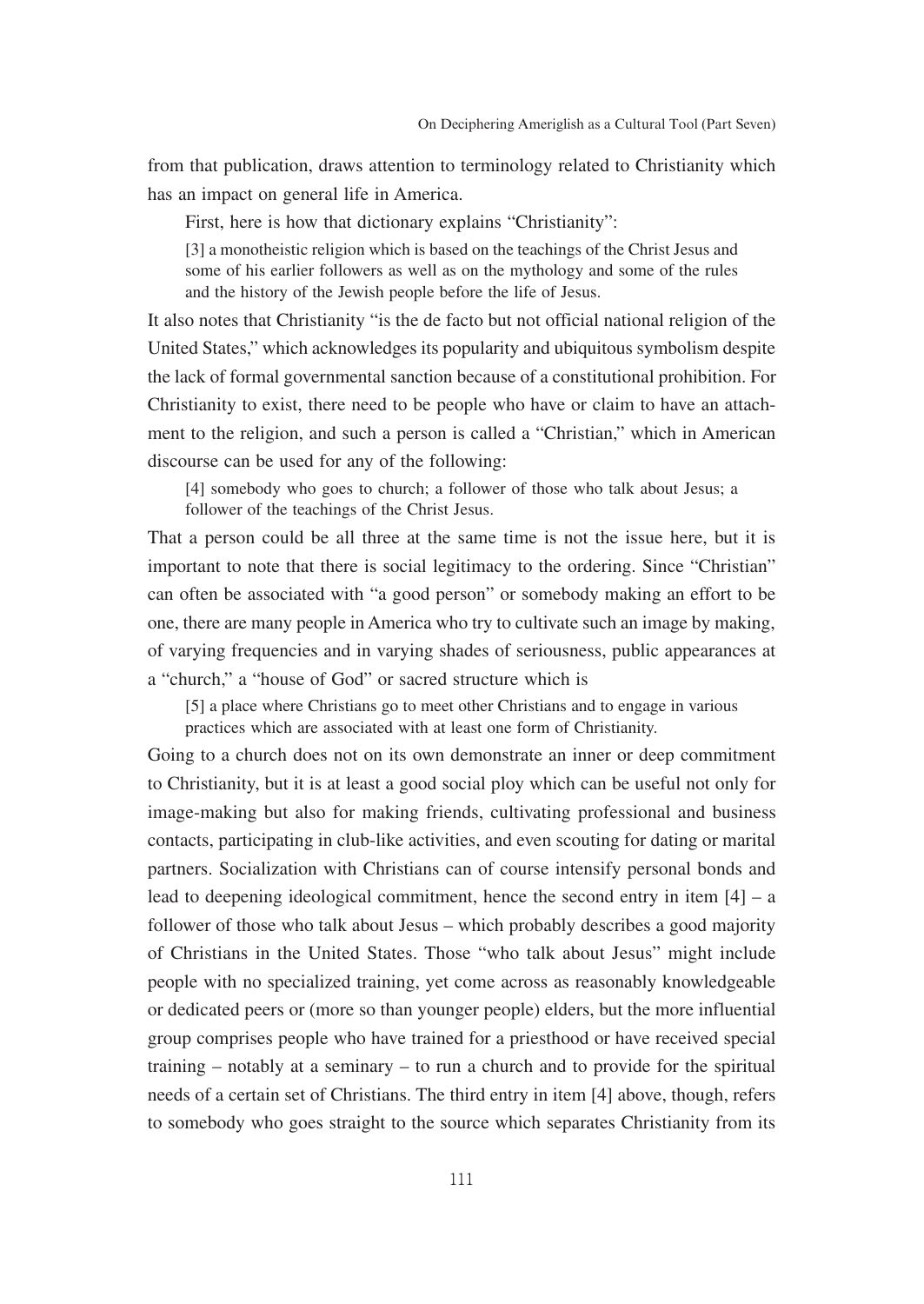cognate religions of Judaism and Islam, and who might attend a church with intense seriousness of purpose, yet – given the ready availability of written scripture – might very well not see the need to.

Both "Christian" and "Christianity" are derived from the word "Christ," which the *Larger Ameriglish Dictionary* notes is "the posthumous title given to Jesus of Nazareth to convey the idea that his followers considered him to have been the Messiah of ancient Jewish prophecy" and often comes across as "the surname of Jesus Christ." Item [4] has what is technically the correct order – the Christ Jesus – but this is not commonly used, preference being given to the inverted order of "Jesus Christ," who in popular discourse tends to simply be called "Jesus," properly explained as

[6] Jesus of Nazareth or a Jewish person who might have lived around two thousand years ago and been a religious teacher who wanted to change contemporary Jewish ways for the better, [and] the same person who came to be known as "the Christ" and who has since become the main hero of Christians who generally consider him to have been God in a human body and to be living in Heaven now.

The same dictionary does however note that Jesus is "an imaginary adult around age thirty with a beard and compassionate look whose picture can be seen in zillions of places all over the United States," an allusion to the ubiquitous propaganda issued by Christians there, so much so that a reasonable observer might be tempted to wonder if Jesus has been transformed from the "king of the Jews," as Christian literature has it, into the "king of the Americans." As befitting a king, Jesus may be addressed in prayer as "Lord" and be spoken about as "the Lord," which is slightly complicated by the fact that, as the same dictionary notes, "the Lord" can refer to "Jesus or God or both," bringing attention to one of the most important words in Ameriglish, "God." This is

[7] an abstract and often humanized character which is the only deity that Chris-

tians recognize and which can be traced to the ancient Hebrews [= Jews].

Two things from the same dictionary need to be added here to emphasize the importance of this word in American discourse: God "gets argued about in one form or another by practically everybody in the United States," and God is "something or perhaps somebody to which or to whom virtually anything can be attributed." Added to which, of course, is the expression "oh my God" to express surprise to some extent or other.

When Americans say that theirs is "one nation under God," and whether they intend to or not, they are alluding to two principles from Christian ideology. One is in essence spiritual politics: by being "under God," their nation is reigned over by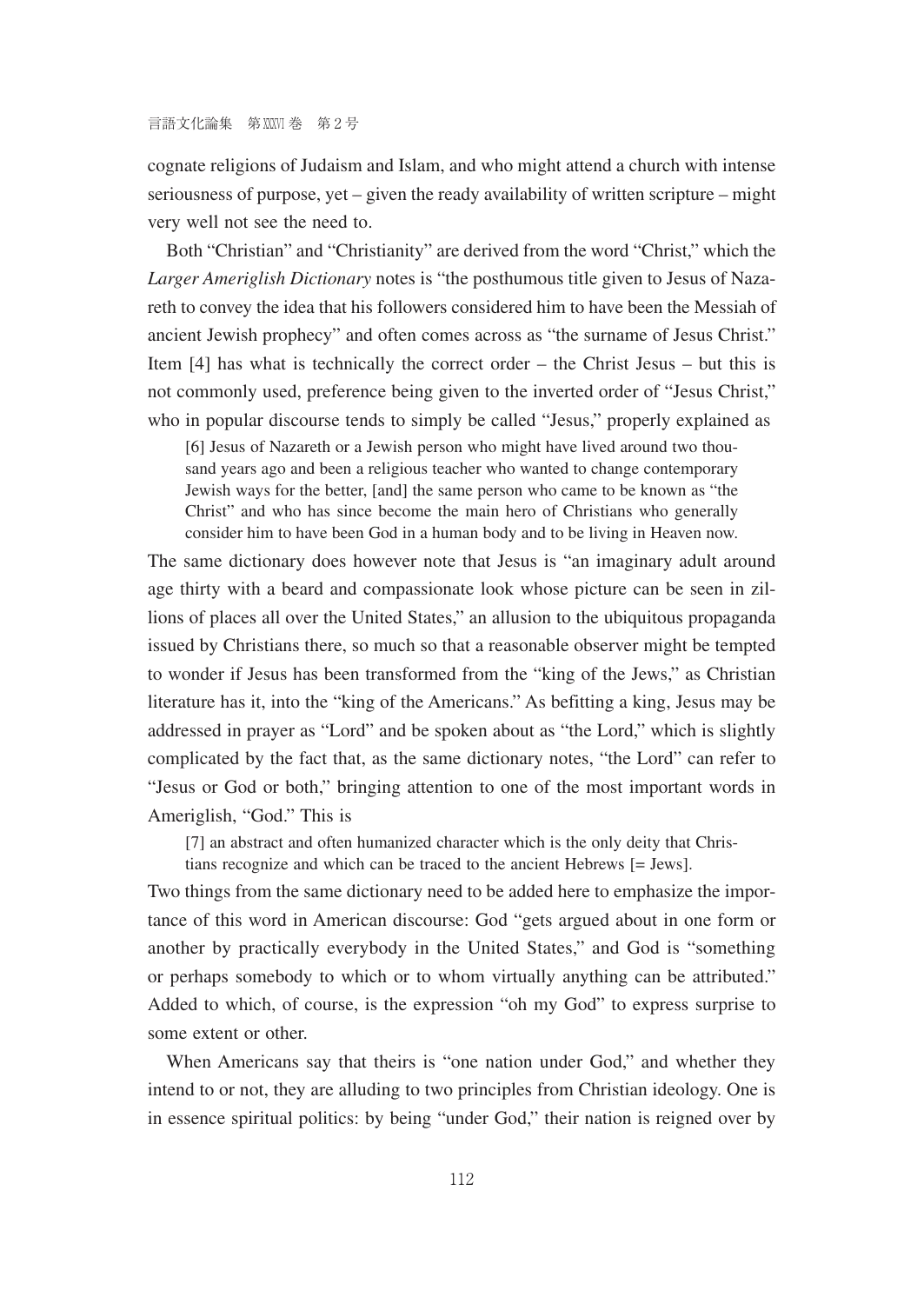this deity, this "Almighty," which supposedly controls the universe and thereby has even more power than the "most powerful man in the world," the president of the United States, and all the other politicians, military personnel, and whatnot lumped together; in a sense, then, being "under God" ought to result in sublime fatalism since the "Almighty" controls everything, but Americans have generally not figured this one out yet. The second allusion in the expression "under God" is cosmological location: the American nation is physically below God because God, as noted in the entry above about God's one-off human incarnation (item [6]), lives in "Heaven,"

[8] a pleasant place in the sky where God and Jesus and angels live and where good people or their souls go upon death as a reward for having behaved properly while alive on Earth.

The wording "God and Jesus" in item [8] ought not be thought about too much here – most Americans, anyway, do not delve deeply into Christian theology – but the point being made is that the abode of God is somewhere in the sky, a physical entity of sorts which comprises air, clouds, the sun, the moon, and stars and which is above the surface of the Earth, hence the American nation – as well as any other for that matter – is below Heaven or "under" its chief resident, God. As noted in item [8], other residents of Heaven are angels and good people or their souls, and an "angel" is

[9] an imaginary humanlike character which probably has wings and is invisible and is benevolent or good.

A special type of angel which Americans have taken an interest in in recent decades is the "guardian angel," one which the same dictionary notes "makes sure that bad things don't happen to a certain person or at least that things don't get worse for that person," and one which suggests that even God delegates authority from time to time. Still, a famous character in Christianity is "the fallen angel" which has yet to be redeemed, "the Devil" or

[10] a person-like character which is usually considered to be red and to have horns and a long tail and which is in charge of meting out punishments to the people or their souls that have been sent to Hell for having misbehaved while alive on Earth.

The abode of the Devil, known as "Hell," is not just cosmological but also geographical:

[11] a place underground where the Devil lives and where it is very hot and where all sorts of unpleasant things are meted out to people or their souls as a punishment for having sinned and otherwise misbehaved while alive on Earth.

So far, and despite the wonderful findings of the so-called Age of Discovery and its continuation into Outer Space and the interior of the Earth, nobody has been able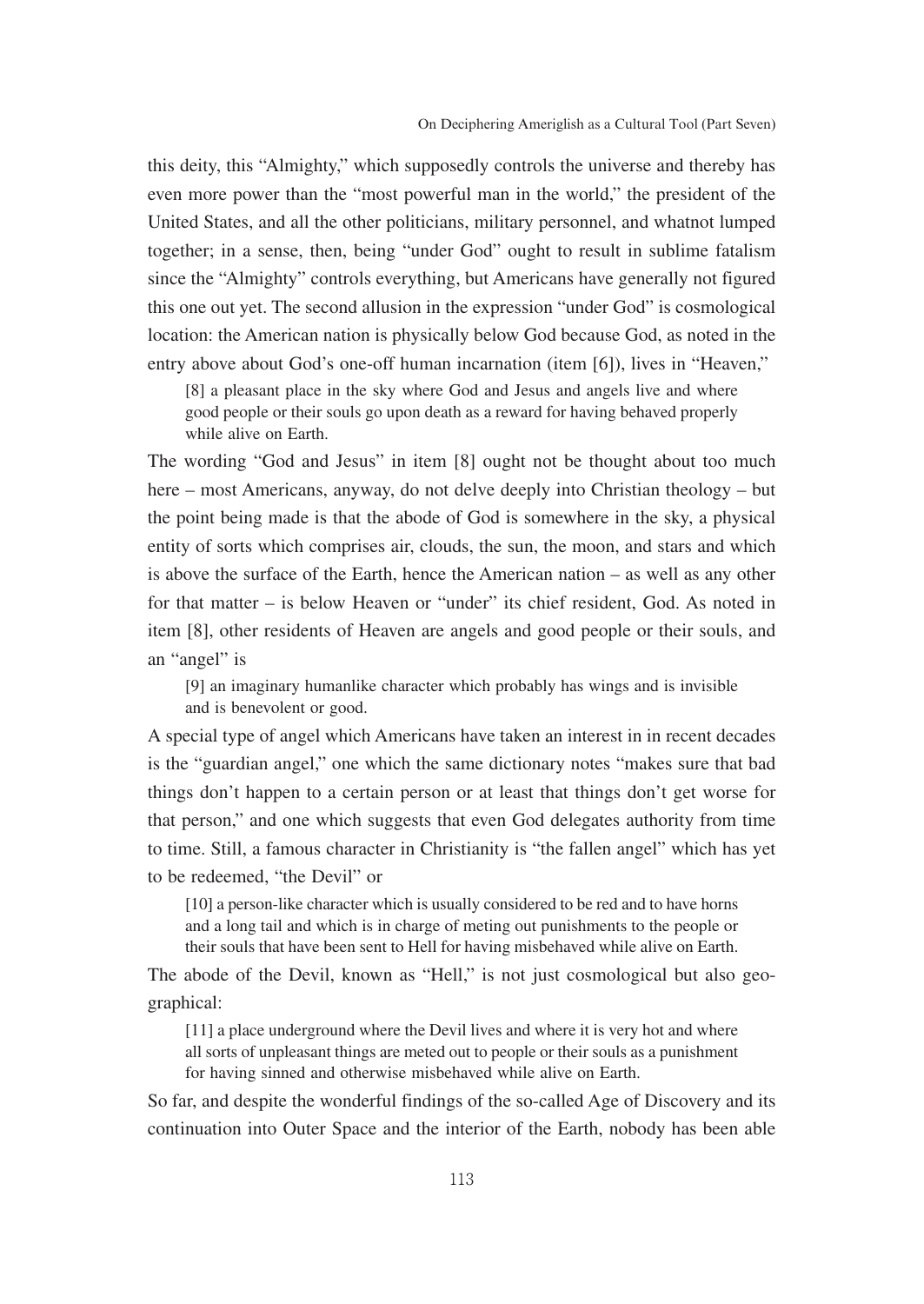to locate either Heaven or Hell, yet they are cosmological ideas which express the conflict between "good and evil" or, as the same dictionary has it, "opposing moral classifications of people and behavior and actions." America and other places on the planet are the theater for this contrast to be played out, and the United States – being "under God" and not under the Devil – has taken on a missionary quest to rid the world of evil, be it the "Evil Empire" (the Soviet Union), the "Axis of Evil" (Iraq under Saddam Hussein, the Islamic Republic of Iran, and the Democratic People's Republic of Korea), or anything else that it fancies declaring evil, bad, wrong, unjust, or something similar.

While America might be on a mission to save the world, many people in the United States consider Jesus to have a more realistic agenda than their government and its allied political and economic zealots. As "the Savior," "Jesus saves" individuals, and the *Larger Ameriglish Dictionary* has entries for "to save," "to be saved," and "saved," but the explanation for "saved" suffices for purposes here:

[12] having gone through a process in which Jesus is brought into a person's life to prepare the way for its soul to ascend to Heaven upon death.

There is no rule for when a person can "be saved," but the so-called "born again" Christians form a rather self-promoting group. Whereas children and teenagers who undergo the process might not understand what the ritual of being "saved" implies from the point of view of making amends for previous "bad" behavior, those who become "born again" – mainly middle-age men, probably experiencing a mid-life crisis as the reality of their eventual death sinks in – seem to have come to an understanding that their afterlife might very well not be pleasant lest amends be made before the Devil comes to collect the soul. A person in such jeopardy is considered to be "lost," which is to say

[13] having strayed from the teachings of Jesus or from the teachings of people who talk about or teach about Jesus and therefore being in danger of going to Hell upon death.

Getting oneself to church, learning more about Jesus and his teachings, spreading the word of "the Lord," and becoming a properly behaved person are among the things that a "saved" person does. Although not every Christian or every Christian group in the United States goes in for this "saving" business, it is an activity which is sufficiently noticeable in the country that many people have learned that, in order to appease or politely disengage a "Jesus saves" enthusiast, an acceptable reply to the theological question "are you saved?" is "I was never lost."

Whether into "saving" or not, the various Christian groups in the United States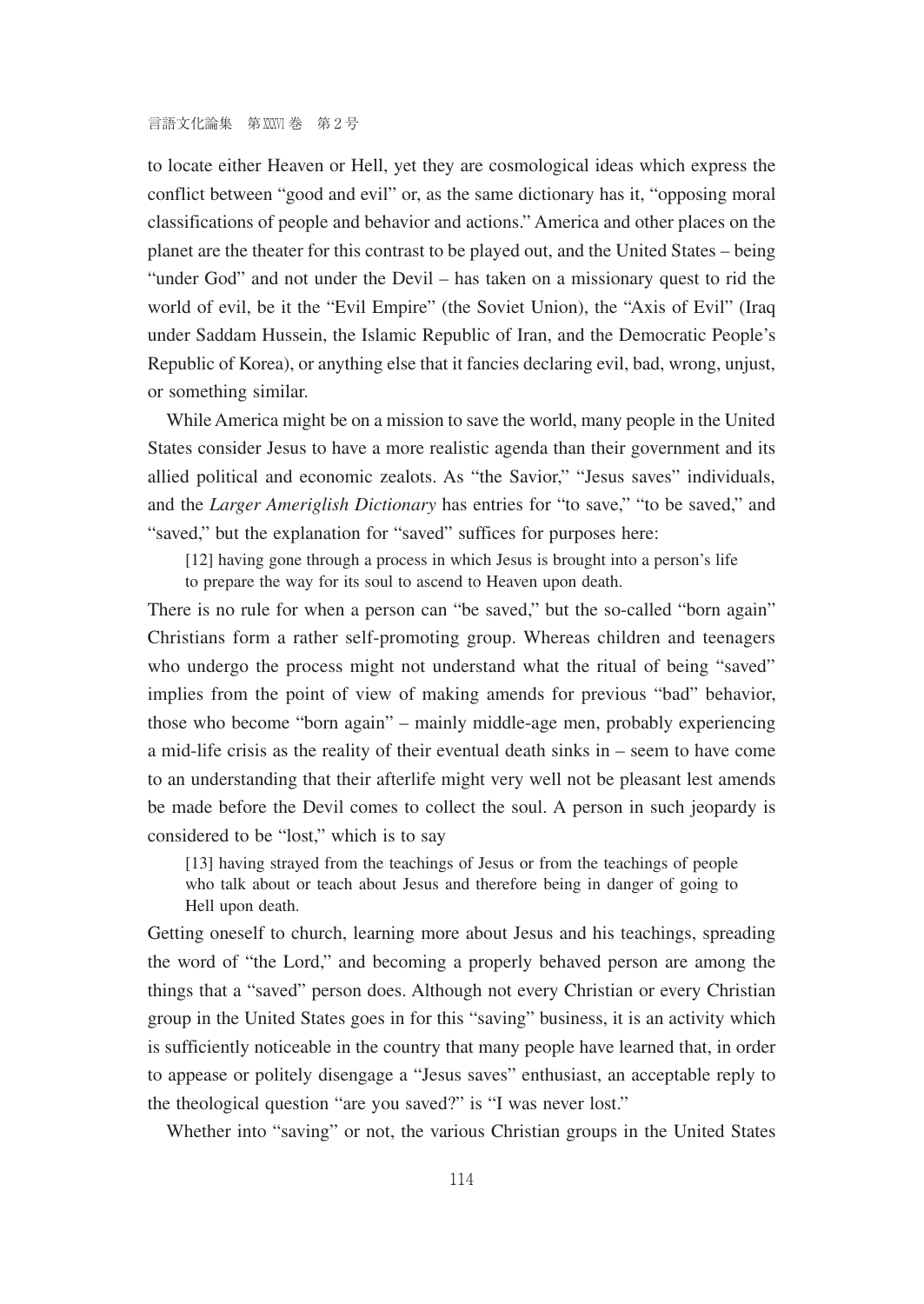do have their sacraments and expectations of the faithful. Obviously, Christians are encouraged to "go to church," a "church" (item [5]) being a physical structure or compound where likeminded Christians meet for worship, prayer, and other activities such as Holy Communion or singing depending on the branch or denomination. Services at a church are conducted by a specialist such as a priest, pastor, or preacher who might be addressed or spoken about as "Father" or "Brother," and the main source of information for whatever crops up at a church service is the "Bible," which is

[14] a very thick book with a large number of pages with small letters which contains statements that apparently cover anything and everything and which is therefore a convenient reference to cite in order to justify anything said or done or to waste somebody's time by asking that person to prove that something is not covered by at least one statement in it.

What is in this "very thick book" which very few people read through is a compendium of ancient Jewish mythology, laws, history, and wisdom – the so-called "Old Testament" which comprises about three quarters of the entire volume – and a compendium of stories about Jesus and the early Christians which eventually draws to a close with a scary "revelation" about the future. The latter compendium, known as the "New Testament" and the remaining quarter that was tacked on to and bound together with the "Old Testament" before plagiarism became an issue in Western academia, is the part which Christians study the most, although they are generally aware of selected parts of the Old Testament such as the stories of Creation, Noah and the Flood, the Tower of Babel, and Moses as well as pieces of wisdom that are found in Psalms, Proverbs, and Ecclesiastes. Other than the account of Creation, which is mentioned later in this essay, the part of the Old Testament which Christians in America have forced into public debate are the "Ten Commandments":

[15] the most important guidelines which the God of the ancient Hebrews gave to

the ancient Hebrews and which at least some Christians have taken an interest in. Basically, the "Ten Commandments" is a list of demands for proper ethical conduct – originally to cultivate and preserve the unified integrity of the ancient Hebrews, who have since come to be known as the Jewish people – and they tend to enter general public discourse every so often when, as the *Larger Ameriglish Dictionary* notes, "somebody wants to or does display them in a public place that is supposed to be secular," their relationship to Christianity and the five commandments which directly cite "God" being the source of friction. From the New Testament, however, comes advice spoken by Jesus which is known in mainstream American society and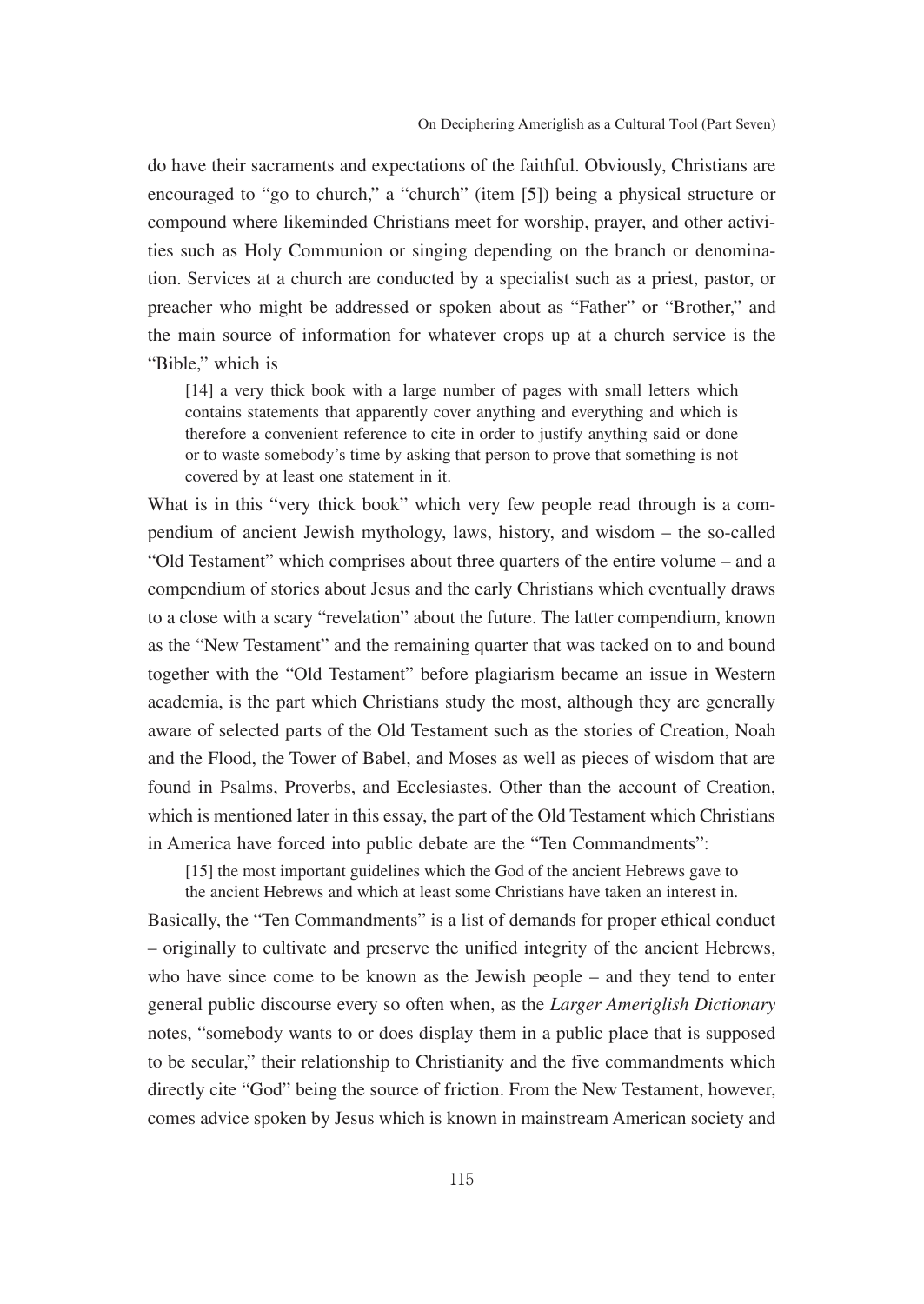does not cause controversy, mainly because it is useful and can transcend religious and secular boundaries; this is the "Golden Rule":

[16] do unto others as you would like others to do unto you.

Never mind that, as the same dictionary emphasizes by listing the twisted one before the real one (item [16]), many people in the United States behave as if this rule is interpreted to mean "do unto others what others do or might do unto you."

Arguments over displaying the "Ten Commandments" in public, as well as those about "under God" in the "Pledge of Allegiance," belong in the domain of the "culture war" or the "culture wars" within the United States. Although the influx of culturally diverse immigrants since the 1990s has played a part in the cultural changes within American society, a lot of the changes can be attributed to the shifting values, more freedoms, advances in scientific knowledge, and the effects of technological development within the American citizenry per se, and those changes have been pitting Americans against Americans in recent conflicts or battles which get summed as the "culture war(s),"

[17] a rather vague set of value-based arguments which deal with an amorphous set of issues having something to do with whatever people do in the United States and which involve some people claiming to be conservative in the sense of upholding traditions and morality as it was assumed to be in the past and other people claiming to be liberal or progressive in the sense of wanting to change things for what they consider to be the better or more tolerant or more humane or something like that.

Those who would like for Christianity to play a meaningful role in general society and in political symbolism typically fall within the "conservative" side, although things are not that simple, and Christianity itself has not been faring very well in the "culture war(s)."

One example is how the two most special occasions within the Christian calendar have undergone secular corruption in the service of commercialism. "Easter" is for the serious Christian, as noted in the *Larger Ameriglish Dictionary*, "the culmination of the most holy week in the annual calendar because it focuses on the death of Jesus," but it has been bastardized so that for most people in the United States, Easter is

[18] a popular celebration which involves rabbits and eggs as well as games and candies for children.

Not that there is much of a connection between the "Easter Bunny" hiding "Easter eggs" for children to find and Jesus suffering a cruel death through crucifixion, but at least some Christians do continue to remind the general public of what Easter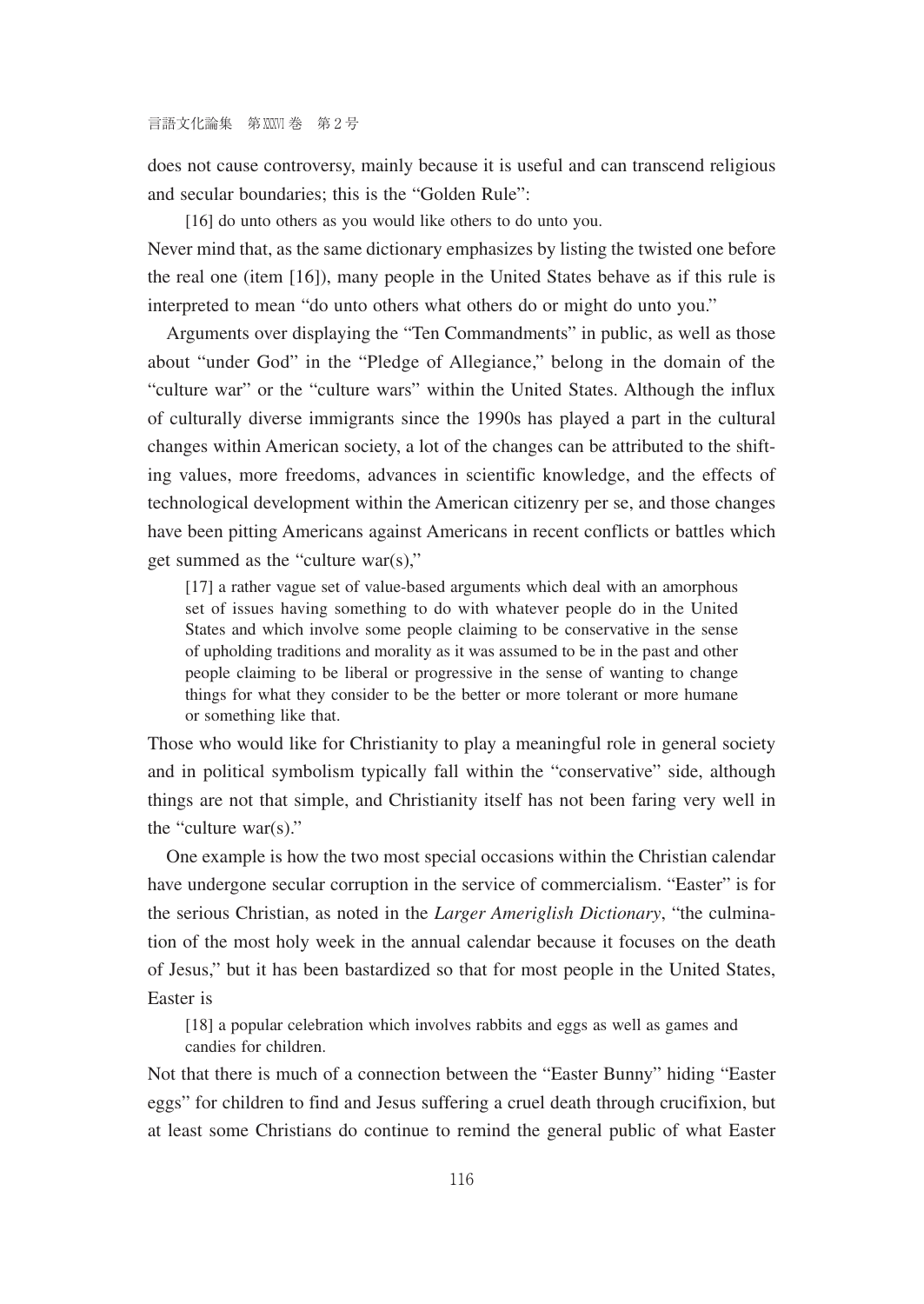truly is supposed to be about. The second special occasion in the Christian calendar is, of course, "Christmas," which for serious Christians involves a special service (mass) on the night of December 24-25, and for them and other Christians is "a religious celebration on December 25 to commemorate the birth of the Christ Jesus," but which has been completely twisted in mainstream America as

[19] a popular commercial festival which culminates on December 25 and during which time nearly everybody pretends to like everybody else, [and] the most important time of the year for conspicuous and inconspicuous consumption.

Although the "Christmas season" may be temporally defined as lasting from the final week of November until a few days after December 25 (post-Christmas sales), sales and other events related to Christmas might start several weeks in advance of Christmas Day, even as early as August or September, making "Christmas" a rather protracted event which cannot be avoided for roughly a quarter of a year, and as much as it might be promoted as "secular," everybody is reminded of its origins through the likes of Nativity scenes and exhibits in which the baby Jesus is central, songs commemorating the birth of Jesus, and greetings cards with Jesus-based themes. Some Christians in the United States, not at all pleased with how Christmas has been debased into a prolonged commercial event, have declared that there is a "War on Christmas," being

[20] a cultural attack by liberals on the American tradition of celebrating the religious holiday which commemorates the birth of Jesus of Nazareth.

Within the "culture war(s)," some elements within the Christian fold promote an intellectual paradigm which enters not just general social discourse but also arguments about educational curricula. This traces to one of the best known myths of Christianity, a literal interpretation of the ancient Jewish story which alleges that the world – in essence, the universe since the stars are included – not only had a beginning but also was created by their "God," and which is known throughout the United States as (the) "Creation." From this has come "Creationism,"

[21] a philosophy which has been very popular among some Christians and which argues that the Biblical story about God having created everything is true.

Somebody "who supports and endorses Creationism" is a "Creationist," and Creationists have been quite persistent in rejecting what they consider to be the opposing philosophy of "Evolution,"

[22] a secular and scientific theory which argues that life on this planet has been going through all sorts of changes ... [and] which irritates followers of Creationism or Intelligent Design because it does not argue that the Biblical story about God creating everything is true.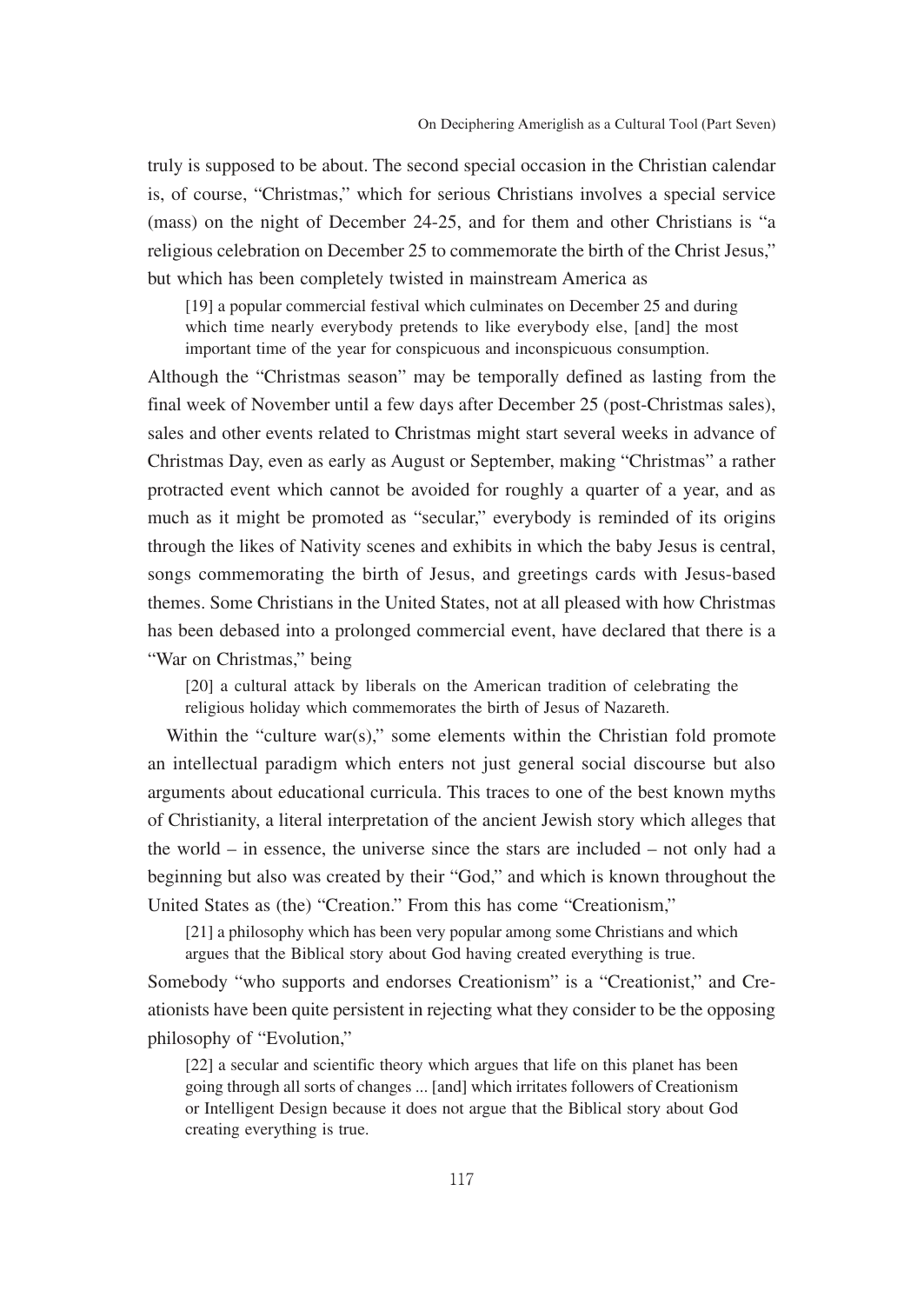It is not uncommon to hear a supporter of Creationism dismiss Evolution along the lines of "Evolution is a *theory* [emphasis theirs, subtle or not], but the Bible is the truth," oblivious to the facts that the Bible is literature and that Evolution is an attempt to explain things as they really are and/or have been. The biggest Creationist objection to Evolution, though, is its argument that human beings developed into a separate species from apes (nowadays narrowed down to chimpanzees), and thus were not "created" as something distinct and special after the animals and everything else had been created; not in a position to get Evolution eradicated from state-sponsored compulsory education, which is where Creationists see Evolution doing its greatest damage by perverting young minds, they engage in quixotic lobbying to get Creationism slotted into natural-science curricula as an alternative to Evolution.<sup>5</sup> At first read that might seem odd, but since at least the 1980s Creationism has shifted from a telling of the Creation myth and upholding it as the literal truth to engaging the enemy – "science" – on its own terms by accumulating data and analyzing them methodologically to demonstrate that everything which "science" deals with can be fit into the scheme of Creation and, its corollary, the roughly 6000-year existence of the world. In its confrontation with Evolution, Creationism has thus become a "science" in its own right and, along the way, has been evolving into "Intelligent Design,"

[23] a rather recent philosophy adapted from Creationism and which is popular among some Christians because it appears to be more sophisticated than Creationism ... [and] which is replacing Creationism as a tool for some Christians to argue that Evolution cannot be true.

Despite the apparent futility of Creationism and Intelligent Design to win over the souls of people in the United States who have been – in the eyes of their supporters – corrupted by Evolution, it ought to be said that the Creation myth has had a profound impact on modern science, wittingly or not: the "Big Bang" theory, accepted nowadays as conventional wisdom and taught in science courses in compulsory and higher education, is very much the same thing, a myth of creation that defies common sense (from nothing everything, or from an extremely minute particle an infinity of particles?, and whence the energy, and so suddenly?) and which seems to have taken on religious undertones within mainstream science.

While the Creationism-versus-Evolution dispute periodically flares up within the "culture war(s)," Christians have other issues to engage in. One that has been a hot item in recent years is "marriage," which most Christians are likely to consider

[24] a formal social arrangement involving one man and one woman who make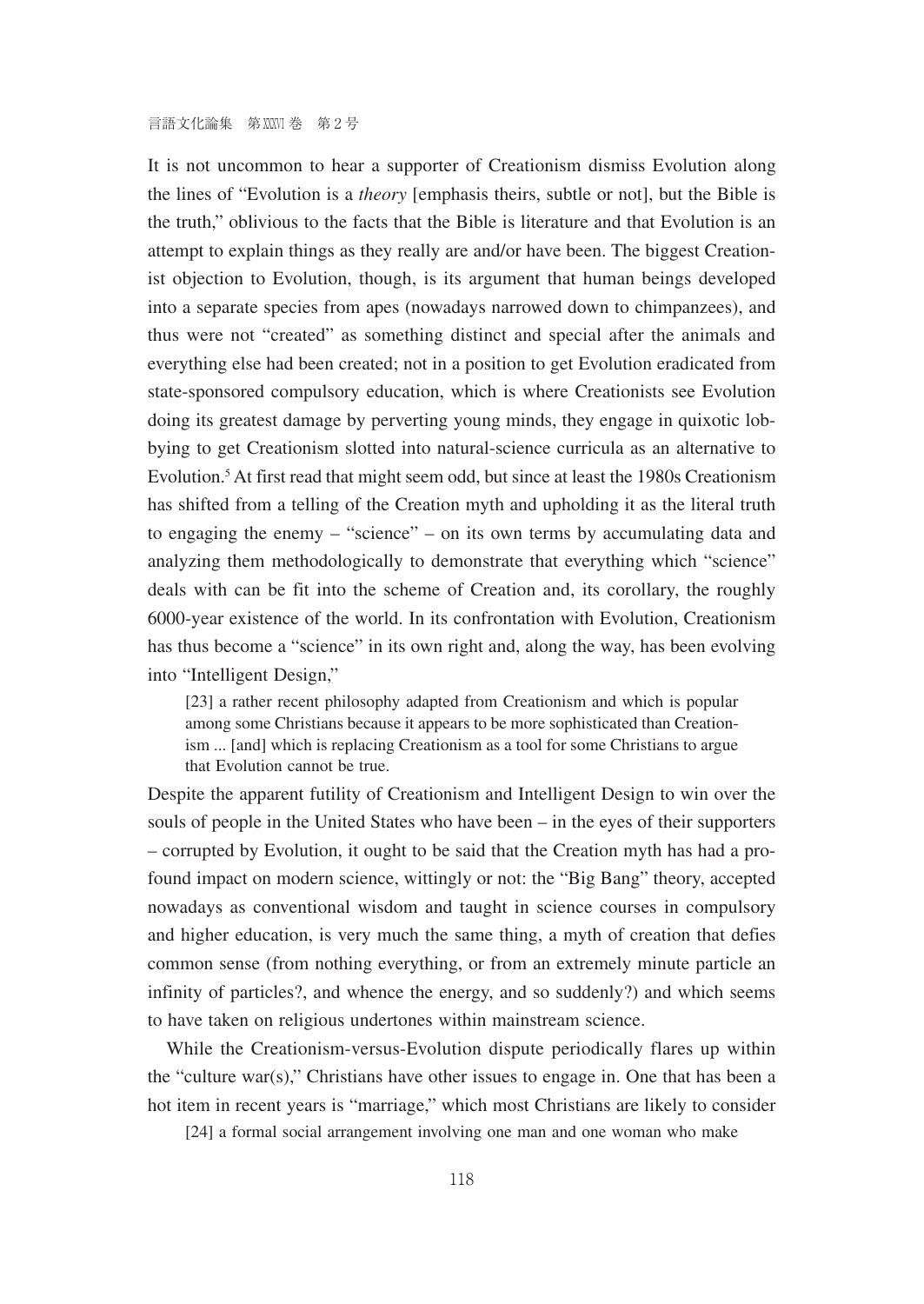a life together with the implicit idea that they could raise children.

Generally, society has seemingly rewritten the definition along the lines of "a social arrangement involving two people who live in the same place and can engage in sexual activities with each other" – a reflection of such things as "marriage" having become an almost trivial social relationship with the easing of divorce laws from the 1970s, and the term "monogamous" having shifted in meaning from "being married to only one person" to "having only one sexual partner during a certain period of time" – as well as hurled a great insult at Christian principles by not only approving homosexuality but also allowing practitioners to "get married." Related to "marriage" are "family values," another favorite topic among Christians which may be explained as

[25] an old-fashioned set of concepts which places emphasis on the moral wellbeing of a legally established group of people that is comprised of a father and a mother and at least one child.

This is an issue in the United States because what constitutes a "family" – "a group of people somehow related by blood or law or social agreement" in the *Larger Ameriglish Dictionary* – need not be clear, and American family arrangements have become sufficiently complicated that references to "half" siblings, "step" children, "biological fathers," and "single" parents have become rather commonplace. Families have traditionally been social arrangements for socially approved, or "legitimate," human fertilization, but many people in the United States have discovered that children can be made without the bother of getting married, as well as that the physical exercise which could result in a pregnancy can be fun and/or used to demonstrate such things as fondness, personal commitment, and sexual ability. When an unwanted pregnancy occurs, however, there are some serious realities to be faced, and a popular solution over the last forty years at least has been to have an "abortion," which has become

[26] a very important political issue which revolves around killing fetuses and which a very active minority are against and another minority argue must be allowed by law and another minority or perhaps the majority seem not to be terribly bothered about but seem to think that it's better to allow it than not to.

Christian activists generally take a "pro-life" stand on the issue, which is to say [27] being of the opinion that abortion should not be legal because it destroys a human being even though that human being has yet to come out of its womb.

Opponents of "pro-lifers," Christian or otherwise, are "pro-choice," which is to say

[28] being of the opinion that abortion should be legal and that a woman should be the ultimate decision-maker when it comes to things affecting her body and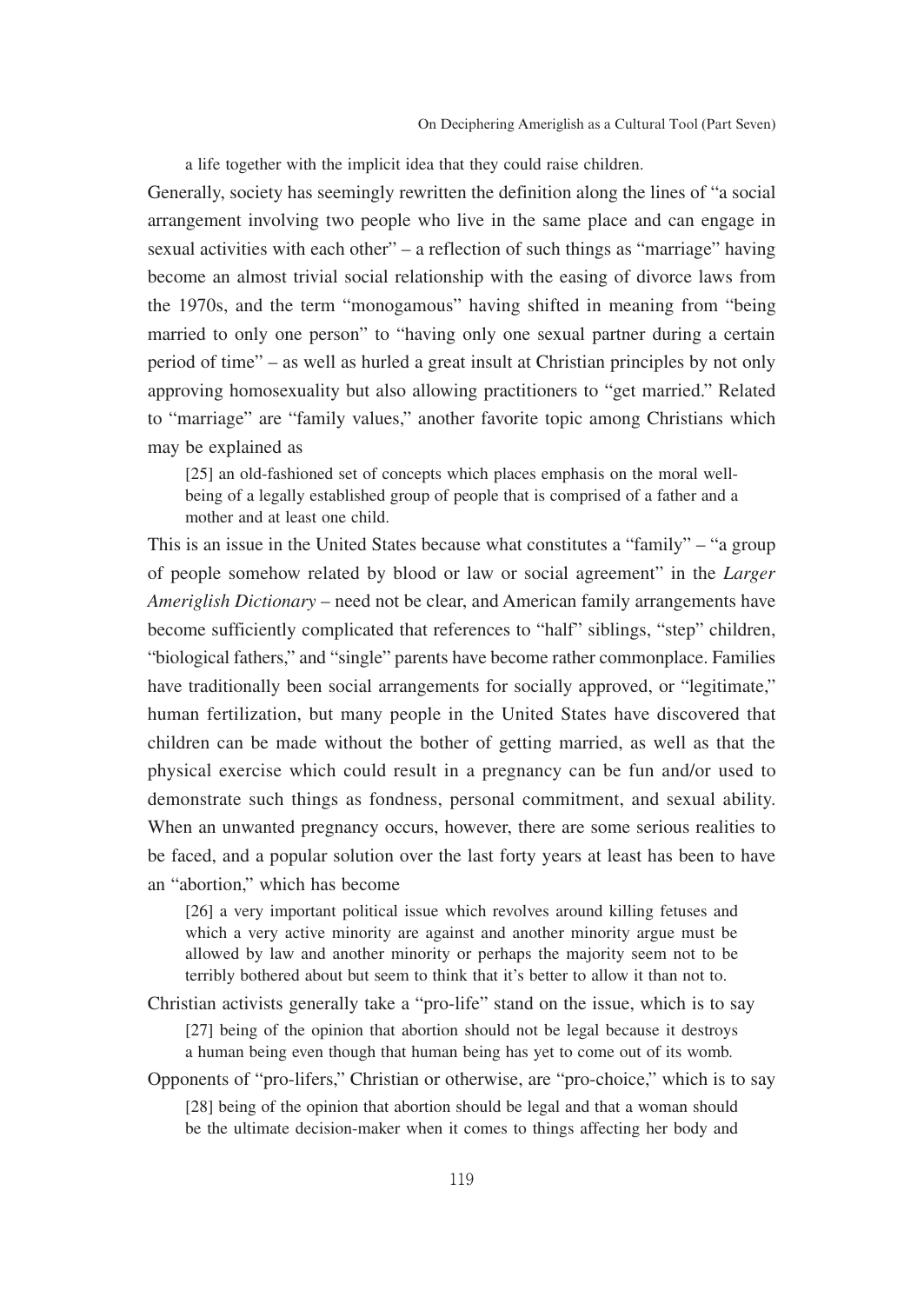thereby can elect or opt for destroying a human life which has started inside her. Needless to say, any which way that abortion is looked at, it is a fairly nasty issue.

Whereas the most vocal of the Christian activists in the United States tend to take a position "for life" in cases of the unborn innocent, they are often enough for terminating life through the "death penalty" in cases of heinous crimes. This serves as a premonition of the direction certain types of Christian might like to take American civilization if they had things their way, or somehow seized power; they are often lumped together under such labels as the "Religious Right," the "Christian Right," and "Christian Fundamentalists," which respectively are (and the last being grammatically adapted here from the entry "Christian Fundamentalist"):

[29] Christians (typically Protestants) who would love to do with the United States what the ayatollahs and their conspirators have done with Iran since 1979 or who would at least like Christianity to play a larger and more important role in American government and culture in general;

[30] people and institutions which are usually Protestant and which adhere to certain traditions within Christianity and have a self-proclaimed conservative view on what American society ought to be; [and]

[31] people who are quite likely Protestants that take a rather rigid approach to the Bible and related teachings and who are more than likely to assert that the Bible is the absolute truth and who might very well be of the mindset that the Bible ought to be used as the guiding document for society.

Other terms which can be encountered that essentially refer to the same type of person are "conservative Christian" and – shortened from "theological conservative" and rhyming with "neocon," a political soul mate – "theocon," while the expression "social conservative" usually implies political values with a reasonably strong dosage of Christianity. In a benign form, such Christians with a mission might be interested in "saving" souls, but a political agenda does exist, and this is why vigilance is required in the United States when it comes to such issues as putting the likes of the "Ten Commandments" and Christmas Nativity scenes on display at what are supposed to be secular institutions, demanding that "under God" remain in the "Pledge of Allegiance," and pushing for prayer in public schools. Absent a coup d'état or revolution which is ideologically Christian, keeping Christianity in the public conscience and making it appear normal by citing "tradition" or the cultural heritage can be a subtle way to tease the general public in the eventual direction of a theocracy, or at least a polity in which Christianity exerts more influence on legislation and its enforcement than is currently the case. A high-profile example is the periodic attempts to get a Republican president to nominate for the U.S.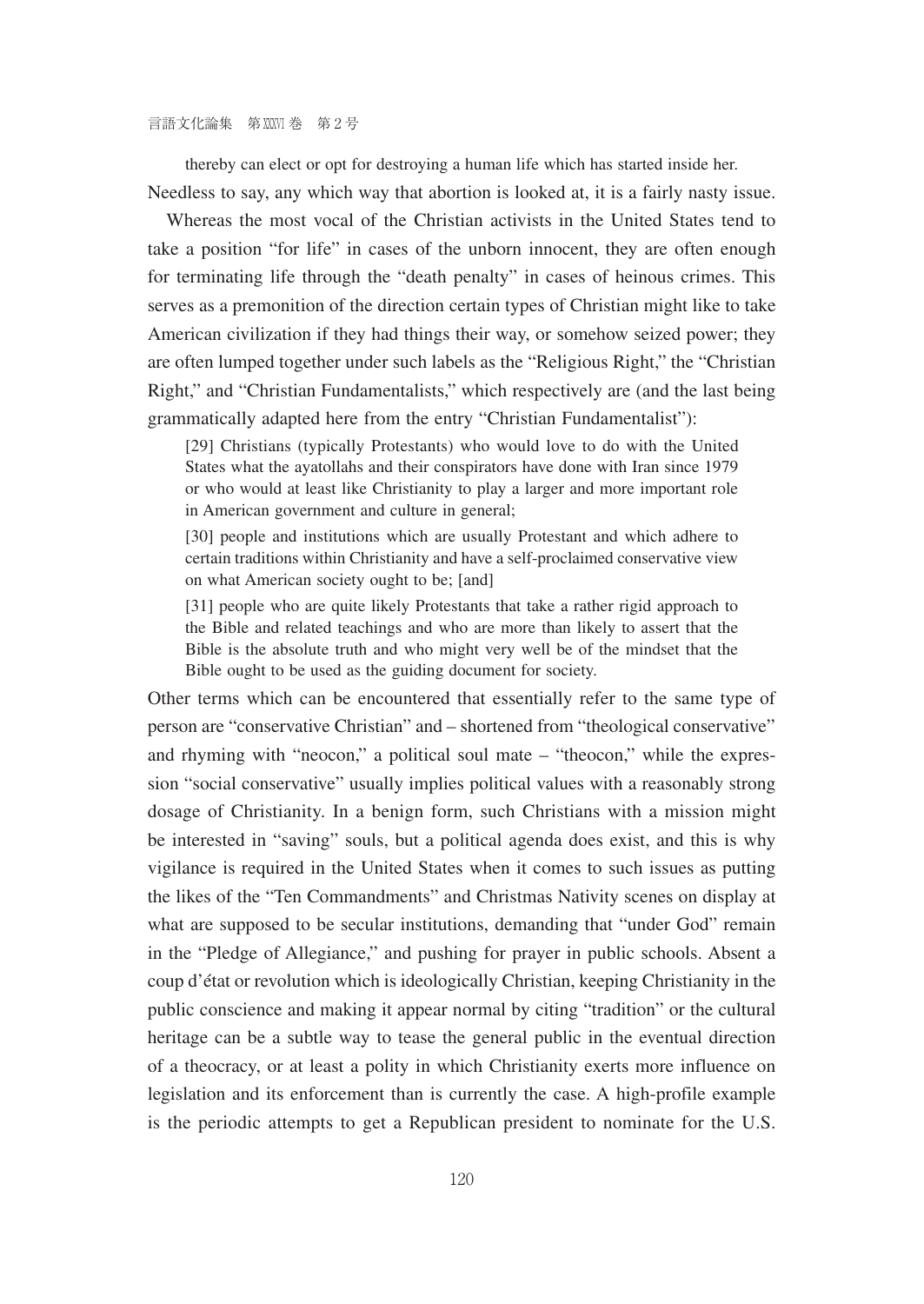Supreme Court candidates who might vote antagonistically in regard to the spirit and content of Roe v. Wade, the Supreme Court decision of 1973 which allows abortions within a reasonably commonsensical framework, when cases directly or indirectly related to abortion make their way to the docket of the country's highest court of law. Overturning Roe v. Wade is certainly a priority within the conservative Christian agenda, and other things which they might like to see maintained or (re) introduced into mainstream life have less to do with paying homage to tradition or cultural quaintness than with familiarizing more people with Christianity, making it appear normal, and shaping minds into a Christian outlook. To do this, having children declare that the United States is "one nation under God" is useful, but more can be done in schools such as having prayers said, Creationism taught as science, and even parts of the Bible studied as literature or philosophy; in the meantime, a benign foundation would be established for an appreciation of the "Ten Commandments," which themselves set the tone for accepting many more Old-Testament commandments that regulate human behavior, and general society would then be prepared to accept the brutal punishments they demand as well as an overhaul of current liberties in regard to such things as abortion, the dysfunctional "family," a sense of equality between men and women, "abnormal" and "unnatural" sexuality, liquor and narcotic drugs, other forms of popular entertainment, the secular commercialization of Christmas and Easter, and tolerance for those beyond the cultural pale of the creed, as well as an end to natural science for having dared to delve into the secrets of God's design, perverting the minds of youth into thinking that people came from apes, and otherwise being in conflict with "the Truth."

It is doubtful that anywhere near a majority of Americans would truly want the United States to become a theocracy or at least a polity guided to a significant degree by hardcore Christianity, yet various strains of the religion are rather active in the marketplace for the hearts, minds, and souls of people throughout the land, as well as in other countries. Some churches in America are famous for such things as door-to-door missionaries, evangelical events, publicizing or advertising positions on sociopolitical issues, being involved with community events and even organizing some such as sports leagues, and running businesses of a medical nature, and individual Christians themselves – from high-profile preachers on television or with political connections to people eking out a life in "low-income" America – are quite happy to spread "the Word" or at least to broach such topics as "God," "Jesus," and "the Bible," with the most influential reaping not just satisfaction from social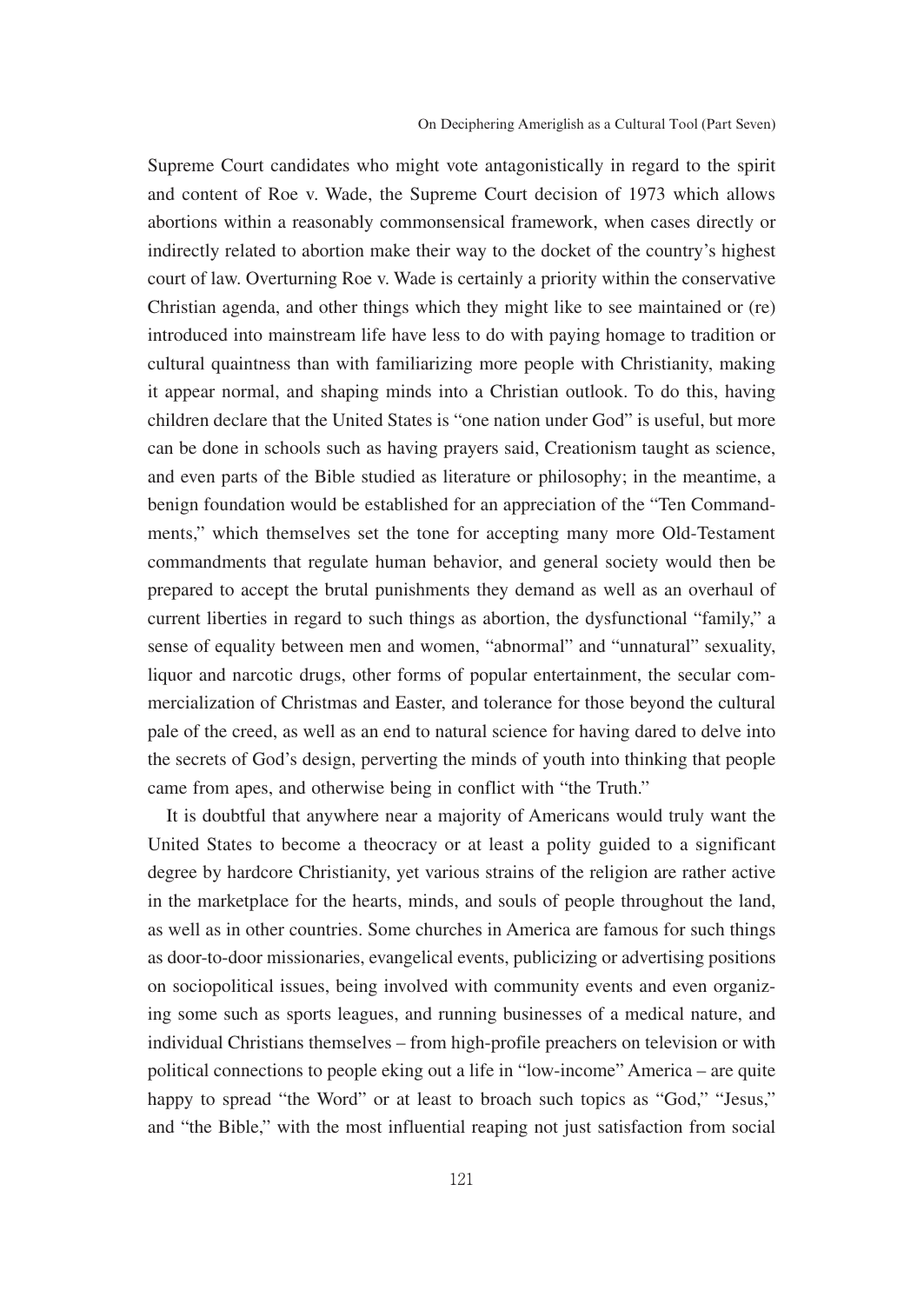influence but also – as with some "televangelists" – substantial financial reward. Opening questions can be rather innocuous – "do you believe in God?," "do you read the Bible?," "are you saved?," or "do you go to church?" for example – yet there is often enough more at work than a casual interest in the soul of the person being approached, and the likes of engaged discussion, offers such as "let us pray together," and visitations to a church can progress from casual encounters into manipulation, social expectations, and mind control in one shade or another. For some people, of course, this can turn out to be a valuable transformation – as it is in the case of getting a new set of friends, a chaotic life straightened out or cleaned up, a direction to and purpose in life, or a new personal relationship with the "Almighty" – but for others getting involved with a church can turn out to be a club-like experience which eventually becomes boring or more bother than its worth. Another factor in recruiting, of course, is statistical: numbers reflect success, influence, and power, so a new recruit represents an asset in the form not only of another person in the fold, but also of a marginal increase in financial contributions (through tithes or other donations), while whoever was involved in the recruiting can feel a bit more special.

Not that any of this need be bad – often there is a genuine personal interest at the grass-roots level – but it does require vigilance, especially whenever influential Christian individuals and organizations try to inject religious beliefs and practices into politics, secular community events, and compulsory education. Creationism, for example, might seem quaint, and transforming it or Intelligent Design into a "science" might seem quirky or eccentric, but if it were taught as a serious part of curricula in public schools, it would gain secular legitimacy and establish a foundation upon which children could be inclined to accept everything else offered by Christianity as a logical stream which winds its way through the various subjects and dictates how a person is supposed to navigate life. Rather than being a personal matter of faith, as it sometimes gets put in the United States, "religion" is more of a tool for creating mindsets, controlling individuals, organizing society, and supporting or even legitimizing the authority of its leaders, something that is certainly not beyond the scope of understanding of activists who promote a Christian agenda within the "culture war(s)." In a sense, there is a crusade-like feel to Christian activism in the United States, and especially by the Christian Fundamentalists, as their mission comes across as being one to reclaim the soul of the nation and to rescue the country from "liberals" who paved the way for America to fall into moral decadence; given that the Crusades of the European Middle Ages took place over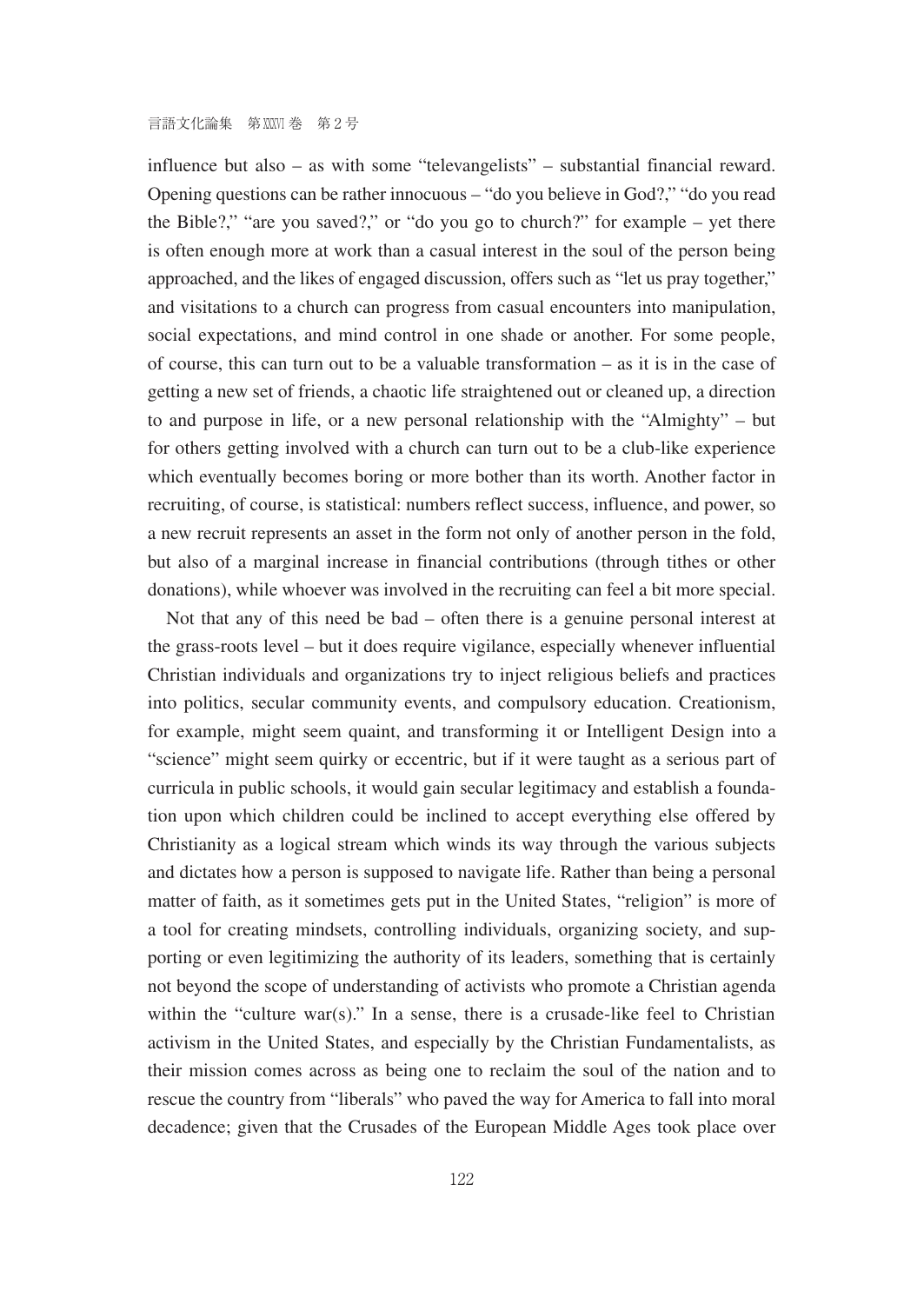roughly two hundred years (or longer, depending on what counts), and the fact that the American legal systems have been rather good at defending and even expanding human rights, it looks like the present Christian Fundamentalist mission will be a long-haul one, yet one which recalls the message that opens the Old Testament book of Ecclesiastes – everything is futile.

Still, the allusion to the Crusades allows for an observation of cultural Americana in the international arena, where the behavior of the United States is often conditioned by domestic circumstances and intellectual rationale that make sense to Americans, especially those who vote. Over the generations, it has been relatively easy for those who frame public debate in America to portray issues as two-sided, rather than multifaceted, and that the two sides can be simplified as right and wrong or something such like, and indeed the entire system of government and politics in the United States has long settled on bilateralism, even if there is a shiftiness to it. When it comes to international issues and events, a two-sided simplification often colors public discourse in the United States and its population in general gets dragged into supporting one side – sometimes to the chagrin of thinking Americans who are aware of how complex things can be – and the side chosen gets depicted as being in the service of a good cause, usually an abstract concept (e.g. freedom, human rights) or ideology (e.g. democracy, capitalism), which must overcome the forces of evil. During the Cold War, for instance, "Communism" represented evil in the abstract while the Soviet Union was its most consistent, terrifying manifestation in the real world, supplemented on occasion by subsidiaries which could be demonized in human form through the likes of Mao Zedong or the Viet Cong; "Communism," furthermore, was characterized negatively as "Godless" – true to the extent that Marxism and its offshoots have generally been atheist and opposed to religion, "the opiate of the people" – but never positively in its role as liberator of oppressed peoples (e.g. the Russians, although they had been oppressed to a large extent by the Russian Orthodox Church) and countries (e.g. those of French Indochina and, under the Japanese, Korea). After the Cold War had come to an amicable conclusion, though, the United States set about fostering a new enemy – Islamic Fundamentalism – which had been in the works since the Islamic Revolution in Iran in 1979, and here the parallel with the Crusades of the European Middle Ages is rather obvious, although this version is not one of liberating Jerusalem and the "Holy Land" from the Muslims, but a matter of petroleum and containing radical Islam so that a new type of caliphate does not emerge. That the recent American presence in Afghanistan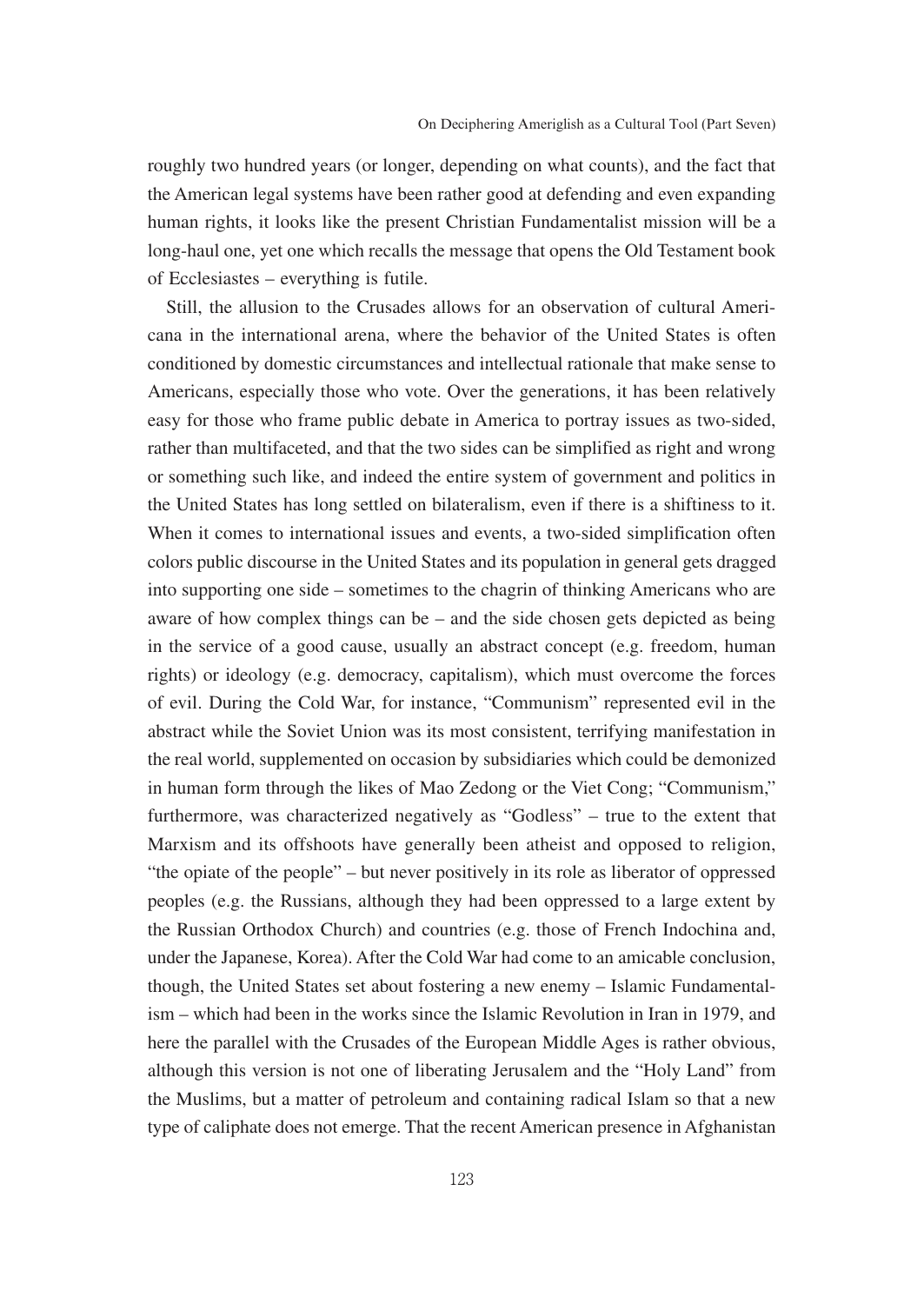言語文化論集 第 XXVI 巻 第 2 号

and Iraq has taken on the appearance of a "crusade" is not empty rhetoric on the part of Muslims, especially those who have been on the receiving end of American anger or empathize with them, because personnel in the American government and the American population at large have resorted to Christian symbolism as the American military went after Usama bin Laden, Al Qaida, and the Taliban – all overtly Islamic Fundamentalists – and Saddam Hussein's regime in Iraq which was run by the Ba'ath Party, an organization that sought an Arab "Renaissance," and from 1991 had the Arabic words for "God is great" inscribed on the national flag; while Muslims were shouting "God is great!" and talking about "jihad" in the naughts, Americans were patriotically singing the song "God Bless America," the American president was often finishing speeches and such like with a plea that "God bless America" and letting people know that he was a "born-again" Christian, a prominent American evangelist declared that Islam was an "evil" religion, American Christians became upset about the proposal to build a mosque not far from the World Trade Center buildings which were obliterated on "Nine Eleven," and the American military was "defending" the American way of life on Islamic soil. Once the Islamic menace surrenders, is defeated, or somehow drifts into oblivion, however, the United States can be counted on to discover a new "evil" which requires concentrated effort to battle, and the current leading candidate is the People's Republic of China, but further speculation is not required here.

That America has been unpleasantly engaged with Islamic groups and countries, including to the point of outright military hostilities, since the 1979 revolution in Iran has led to an increasing awareness of this other type of "religion." It is now possible to speak of "Islamic literacy" – "a reasonable amount of positive knowledge about what Muslims do or are supposed to do" in the *Larger Ameriglish Dictionary* – and such notable items of vocabulary as "mosque," "jihad" (especially in its militant context), "sharia(h)" (often extended to "sharia(h) law" or "sharia(h) Islamic law"), "Ramadan," and of course "Allah" have become reasonably familiar to people in the United States, although knowledge of Islam is generally superficial at best and "Islamophobia" is common enough for that term to have been coined. Other than Islam, Americans are also aware that there is a "religion" known as Judaism – from which both Christianity and Islam evolved as non-Jews found Hebraic monotheism to be useful – as well as a variety of others such as the Native American faiths and practices, "Eastern" belief systems that originated in India and China, and variants of New Age spiritualism or mysticism, but in the end, these are marginal to mainstream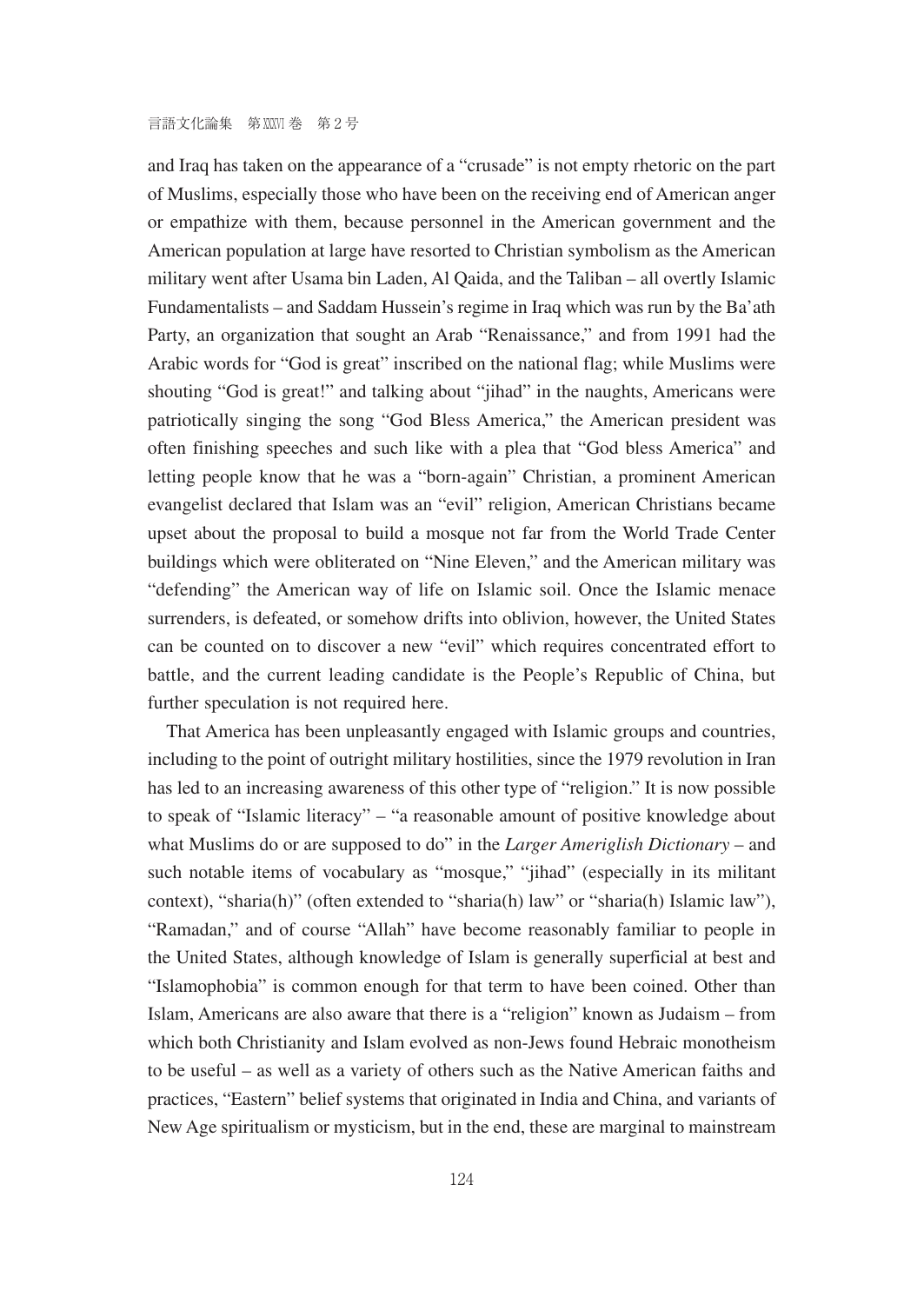American society and have a long way to go before they can exert a meaningful, serious influence on the popular mentality.

Even if it is in decline in terms of numbers and social influence, Christianity is still by far the number-one religion in the United States, as suggested by a survey taken in 2008, in which 76% of the American population sampled claimed to be Christian: 51%, a very slim majority of the population, fell within the broad classification of "Protestant," while 25% were "Catholic" and constituted the largest specified group of Christians in the country. Although the figure of 76% is lower than what it was roughly fifty years ago (90% in 1963) and does not imply serious faith or commitment on the part of all who claim to be Christian, it is sufficiently high to assert that Christianity is the national religion of the United States, even if – like the (American) English language – it is "unofficial." When it comes to other religious affiliations, the numbers revealed in the 2008 survey are trivial – "other religions" comprised 4% of the population – with Judaism being the second largest religion in the United States at 1.2% and Islam the third at 0.8%. A similar proportion of 5.2% "refused to reply" or "did not know" what their religious affiliation was, but more significant were the 15% who claimed not to be affiliated with a religion; given that the figure for people in the United States with "no religious identity" in 1963 was 2%, it appears that the drop in the percentage for Christians from 90 to 76 (14) has been offset by the rise in the percentage of people who did not claim a religious identity from 2 to 15 (13).<sup>6</sup> Although it is difficult to say exactly why this correlation exists, it might very well have something to do with the advances in natural science, which bring into serious doubt such things as the existence of God and the Creation story, and – despite the lamentations of politicians and educators about Americans doing poorly at science – the influence of "science" in compulsory education. A related anecdote is therefore a fitting way to bring this essay to a thoughtful conclusion: other than the ubiquitous cross, another symbol for Christianity which has become rather popular in the United States is an outline sketch of a fish; this fish may often be seen adorning cars, and a variant which the author of this essay recalls seeing in the mid naughts had little legs added to the bottom of the body. At least concerned Christians can take some comfort in the fact that "evolution" is a very slow process.